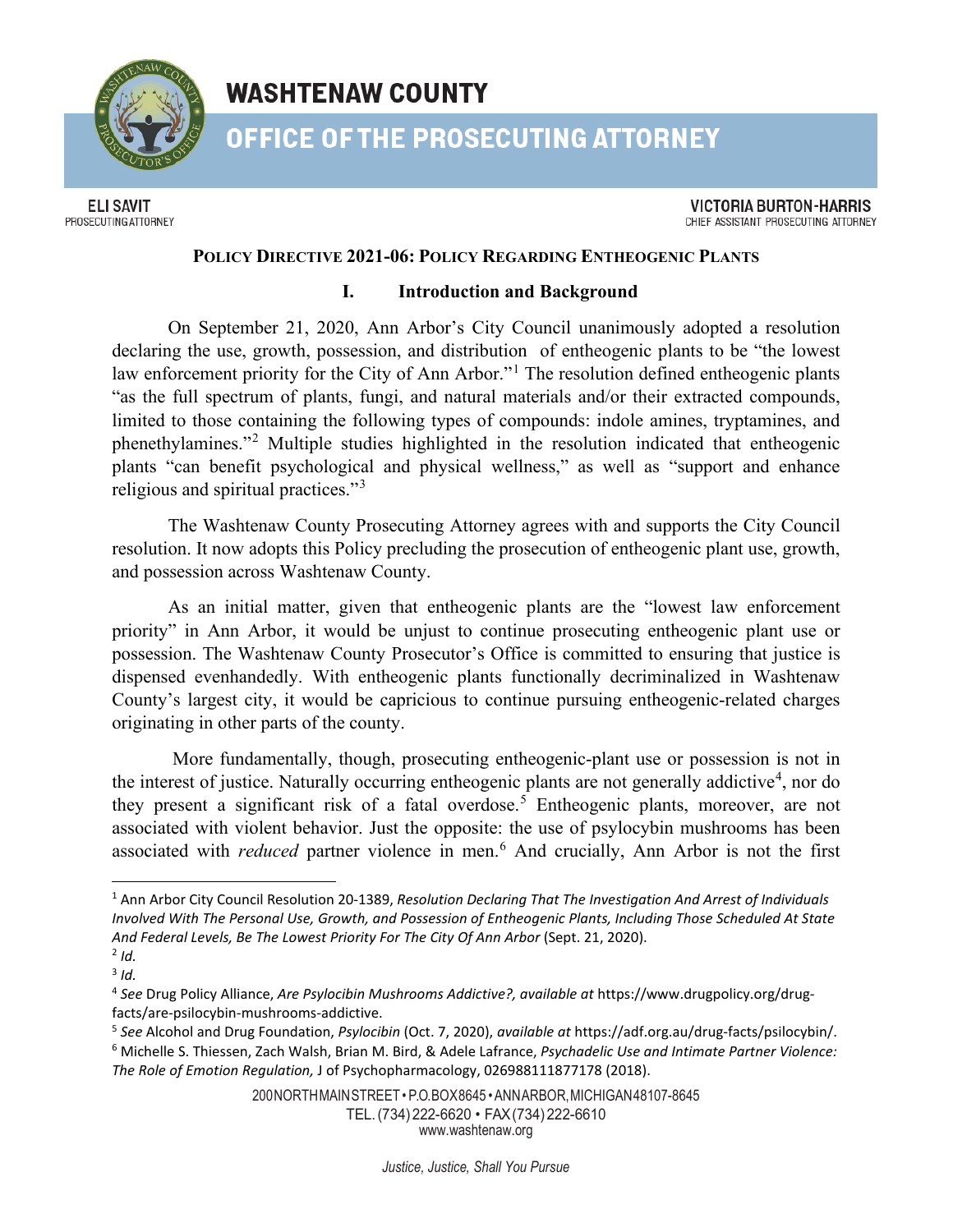municipality to experiment with the decriminalization of entheogenic plants. In Denver (CO), Oakland (CA), and Santa Cruz (CA), entheogenic plants have been effectively decriminalized— without any reported negative consequences.<sup>[7](#page-1-0)</sup> Washington, DC, also recently voted to decriminalize entheogenic plants.<sup>[8](#page-1-1)</sup>

What is more, it is important to contextualize entheogenic plants within broader drug policy. The so-called War on Drugs—in which multiple substances have been criminalized, regardless of their pharmacological properties—has been a failure. It has resulted in the incarceration of millions of people.<sup>[9](#page-1-2)</sup> And the racial disparities arising from the War on Drugs are pronounced. According to at least one source, "[n]early 80 percent of people in federal prison and almost 60 percent of people in state prison for drug offenses are Black or Latino."[10](#page-1-3)

To be sure, many people who are justice-involved as a result of personal substance use avoid prison time. But the consequences can still be profound. A criminal record makes it more difficult for a person to obtain housing, secure a job, or continue their education.

Criminalization, moreover, has not meaningfully deterred drug use. Over 10% of the U.S. population report using "illicit drug[s]" in the past month.<sup>[11](#page-1-4)</sup> That statistic—combined with the harsh penalties associated with criminalization—indicates that our current national drug policy has created a cruel roulette wheel of sorts. The vast majority of people who engage in substance use are able to do so without criminal consequences. But for an unlucky few, their decision to use substances results in harsh, life-changing penalties. And make no mistake: the roulette wheel is a weighted one. As referenced above, Black people and people of color are far more likely to face criminal consequences related to drug use than white people.<sup>[12](#page-1-5)</sup>

Nationwide, use rates for entheogenic plants are difficult to find, and the best data available indicates that use of such plants is relatively uncommon.[13](#page-1-6) Anecdotally, however, use

<span id="page-1-0"></span><sup>7</sup> Harmeet Kaur, *Santa Cruz Decriminalizes Magic Mushrooms and Other Natural Psychedelics, Making it the Third US City to Take Such a Step,* CNN (Feb. 3, 2020), *available at* https://www.cnn.com/2020/01/30/us/santa-cruzmushrooms-psychedelics-trnd/index.html.

<span id="page-1-1"></span><sup>8</sup> Business Insider, *Washington, DC votes to decriminalize psychedelic plants and mushrooms* (Nov. 3, 2020), *available at* https://www.businessinsider.com/washington-dc-initiative-81-to-decriminalize-shrooms-live-results-2020-10.

<span id="page-1-2"></span><sup>9</sup> *See* Drug Policy Alliance, *The Drug War, Mass Incarceration, and Race* (January 2018) at 2, *available at*  https://www.drugpolicy.org/sites/default/files/drug-war-mass-incarceration-and-race\_01\_18\_0.pdf. <sup>1010</sup> *Id*.

<span id="page-1-4"></span><span id="page-1-3"></span><sup>11</sup> *See* Centers for Disease Control, *Use of selected substances in the past month among persons aged 12 years and over, by age, sex, race, and Hispanic origin: United States, selected years 2002–2017, available at*  https://www.cdc.gov/nchs/data/hus/2018/020.pdf.

<span id="page-1-5"></span> $12$  Though marijuana has been legalized in Michigan, statistics related to marijuana use are instructive. Prior to marijuana's legalization, Black people in Washtenaw County were 4.7x as likely as white people to be arrested for marijuana possession. That is true despite the fact that marijuana usage rates are roughly equal across races. *See*  ACLU of Michigan, *Rates of Black Arrests Compared to White Arrest for Marijuana Possession, available at*  https://graphics.aclu.org/marijuana-arrest-report/MI*.* 

<span id="page-1-6"></span><sup>&</sup>lt;sup>13</sup> According to the Drug Policy Alliance, "[p]sychedelic use is so low that several drugs are grouped under the category of 'hallucinogens,' which includes LSD, peyote, mescaline, psilocybin mushrooms, and 'Ecstasy' or 'Molly' (MDMA)." Drug Policy Alliance, *How Many People Use Psilocybin Mushrooms?, available at*  https://www.drugpolicy.org/drug-facts/how-many-people-use-psilocybin-mushrooms.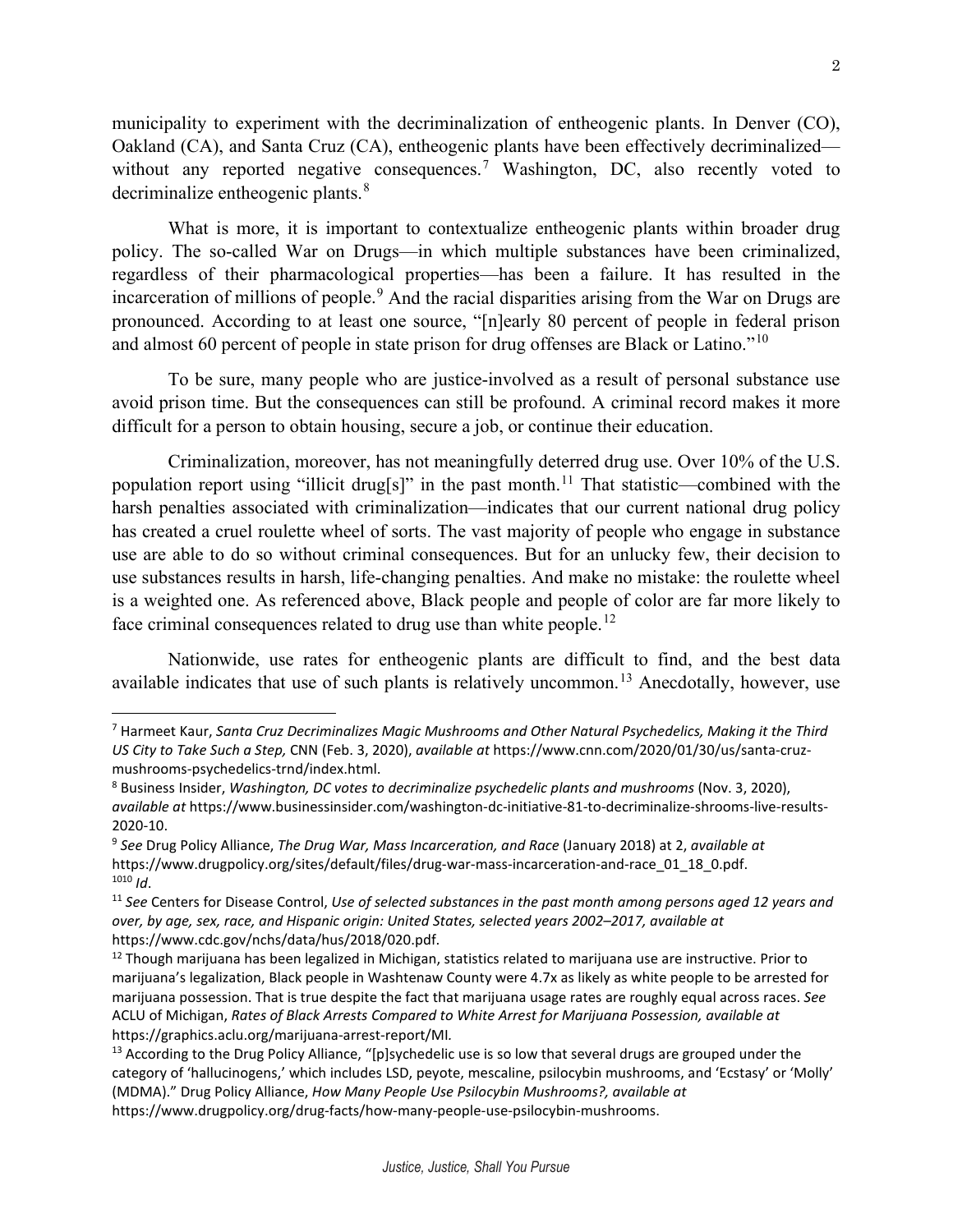rates in Washtenaw County may well be higher. Many Washtenaw County residents know people who have used entheogenic plants for a variety of reasons—without adverse consequences or criminal penalties. And prosecution for possession or use of entheogenic plants is already a very small fraction of the Prosecutor's Office's caseload.

In other words: the status quo is that a significant number of Washtenaw residents safely use entheogenic plants. Only an unlucky few run afoul of the criminal-justice system as a result of that use. The Prosecutor's Office is committed to ending that arbitrariness, and accordingly will no longer prosecute the possession, use, or cultivation of entheogenic plants.

With that being said, two points are in order:

*First,* nothing in this Policy suggests that that first responders should decline assistance to people who experience adverse consequences as a result of entheogenic-plant use. This Policy is an exercise in discretion by the Prosecutor's Office, and does not purport to dictate any operational, on-the-ground response to entheogenic-plant use.

Moreover, the Ann Arbor City Council resolution—which dictates priorities for City of Ann Arbor personnel—declares only that entheogenic-plant use is lowest "*law enforcement*" priority for the City of Ann Arbor.<sup>[14](#page-2-0)</sup> The Prosecutor's Office does not purport to definitively interpret a municipal resolution. But presumably, the term "law enforcement" does not include fire, medical, or EMS services. Nothing in this Policy should be interpreted to preclude or discourage the provision of such services, and the Prosecutor's Office hopes that such services will continue to be provided, countywide, to people suffering adverse consequences from entheogenic-plant ingestion.

Indeed, it stands to reason that this Policy will make it *more* likely for people to seek medical attention as a result of entheogenic-plant use. After all, without the threat of prosecution, Washtenaw residents who are experiencing adverse effects will have assurance that they will not face criminal consequences because they called for help.

*Second,* nothing in this Policy should be interpreted to preclude prosecution of people who drive under the influence of entheogenic plants. Driving under the influence is a different category of crime than mere "use," "possession," or "cultivation" of a controlled substance. Nothing in this Policy prohibits or discourages the Prosecutor's Office from charging such crimes, where appropriate, and the Prosecutor's Office will continue to pursue charges stemming from conduct that puts public safety at risk.

#### **II. Policy Directive**

**1. Use, Possession, and Cultivation:** Consistent with the Ann Arbor City Council resolution, the Washtenaw County Prosecutor's Office will no longer file criminal charges for unauthorized use, possession, or cultivation of entheogenic plants. For purposes of this policy, "entheogenic plants" are defined the same way they were in the Ann Arbor Council resolution: "the full spectrum of plants, fungi, and natural materials and/or their extracted compounds, limited to

<span id="page-2-0"></span><sup>14</sup> Ann Arbor City Council Resolution, *supra* n. 1.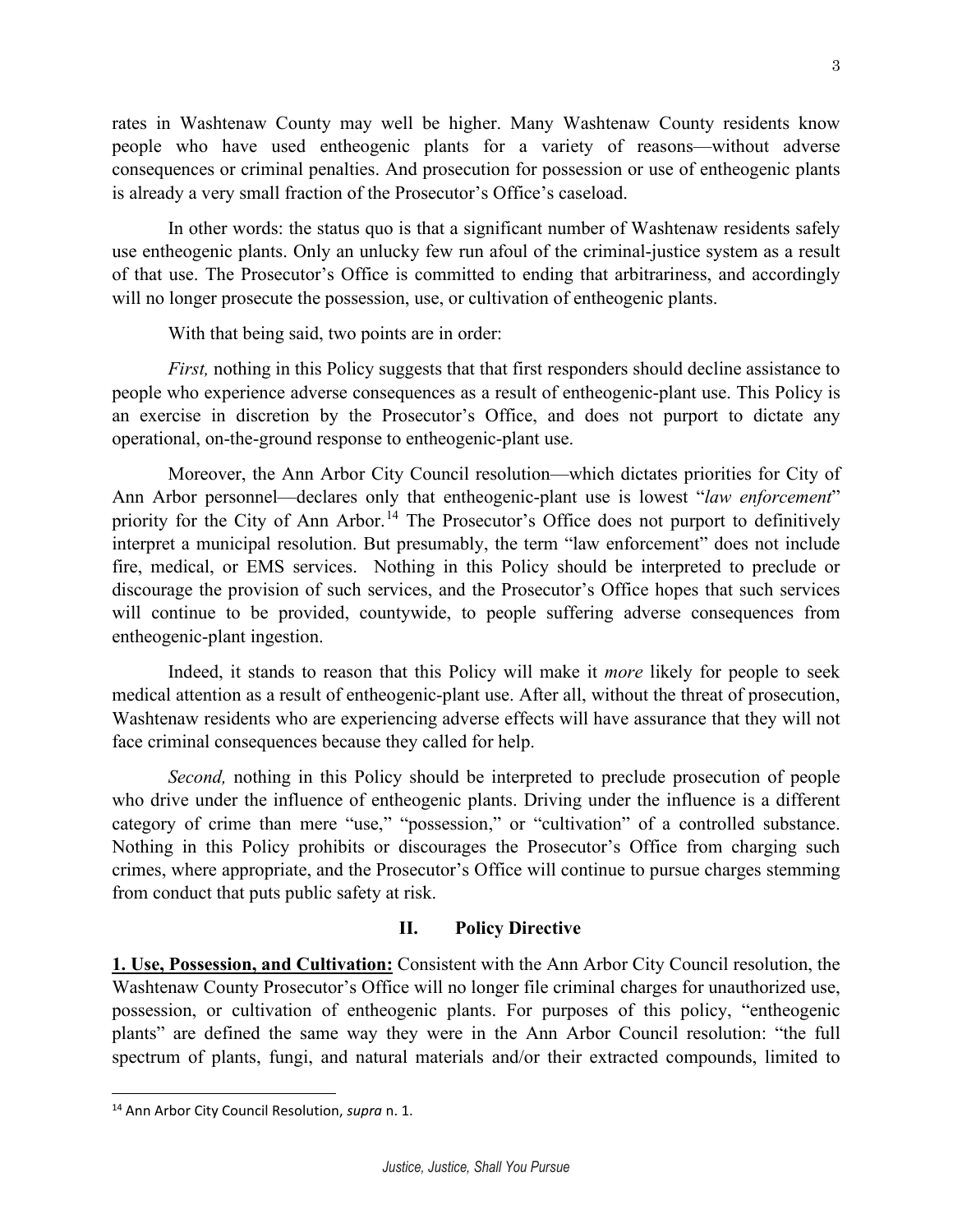those containing . . . indole amines, tryptamines, and phenethylamines."

Assistant Prosecuting Attorneys (APAs) are prohibited from authorizing such charges.

**2. Distribution:** The Ann Arbor City Council resolution makes it the "lowest law enforcement priority" to investigate and arrest for charges relating to the "purchasing, transporting, [and] distributing" of entheogenic plants. Consistent with the resolution, the Washtenaw County Prosecutor's Office has a general presumption against filing criminal charges relating to the small-scale sale or distribution of entheogenic plants.

In appropriate circumstances, however, the Washtenaw County Prosecutor's Office may file charges against large-scale, for-profit distributors of entheogenic plants, or to adults who intentionally sell such plants to children. This carve-out is consistent with the Ann Arbor City Council resolution, which expressly exempts "commercial sales or manufacturing of these plants," as well as "distributing these materials in schools."[15](#page-3-0)

Every case is different, and the Prosecutor's Office is opting not to adopt inflexible criteria to determine when distribution charges are appropriate. Factors to consider when making a decision to charge include, but are not limited to:

- (a) The amount of entheogenic plants at issue;
- (b) The sophistication and number of people involved in the distribution operation;
- (c) The amount of money at issue; and
- (d) The clientele to whom entheogenic plants are being sold.

In considering the last factor outlined above—"the clientele to whom entheogenic plants are being sold"—several points should be considered. First, distribution charges are less likely to be appropriate if a person was selling entheogenic plants to friends, family, or acquaintances. Distribution charges are, however, more likely to be appropriate if the alleged distributor is effectively operating as a "commercial" actor, and is selling to a broad swath of clientele with whom they do not have a personal relationship.

In addition, distribution charges are more likely to be appropriate if the alleged distributor is an adult selling to minors. APAs should not, however, adopt an inflexible age-based standard. A 21 year-old senior in college (an adult) who is caught selling entheogenic plants to a 17-year-old freshman (a minor) should not be treated the same way as a 40-year-old who is selling entheogenic plants to middle schoolers.

All distribution charges relating to entheogenic plants require the approval of the Chief Assistant Prosecuting Attorney or the Prosecuting Attorney prior to being authorized.

**3. Other Substances:** Nothing in this Policy should be interpreted to prohibit charges relating to other controlled substances. If, for example, the evidence demonstrates that a person possessed, sold or manufactured a drug cocktail which includes both entheogenic plants and fentanyl, an APA may authorize charges, if they are supported by the evidence and in the interests of justice.

<span id="page-3-0"></span><sup>15</sup> *Id.*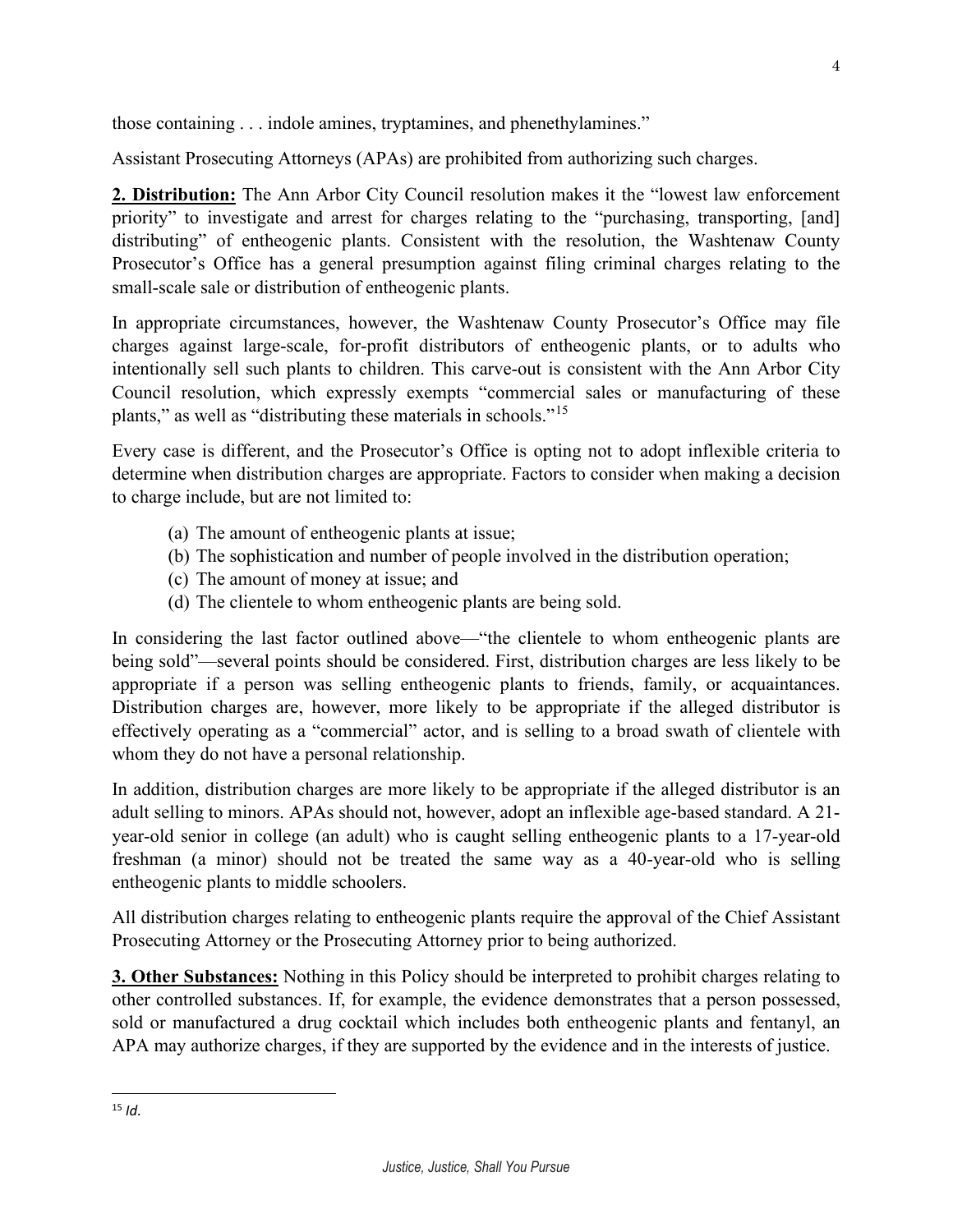**4. Operating Under the Influence:** Nothing in this Policy should be interpreted to prohibit charges relating to operating a motor vehicle, aircraft, snowmobile, off-road recreational vehicle, or motorboat while under the influence of entheogenic plants. Such charges may be filed if they are supported by the evidence and in the interests of justice.

**5. Forensic Processing and Confiscation:** Nothing in this Policy shall be interpreted to prohibit or discourage the forensic processing, or confiscation and destruction, of any contraband seized as a result of any law enforcement action.

**6. Other Charges Not Covered By This Policy:** Nothing in this Policy shall be interpreted to prohibit or discourage the filing of charges that are not covered by this Policy.

For example: if, following a lawful search of an automobile, an officer discovers entheogenic plants and also discovers a weapon that links a suspect to a homicide, the Prosecutor's Office may, consistent with this Policy, file homicide charges if the evidence dictates.

**7. Charges Should Be Supported by Evidence and in the Interests of Justice:** Nothing in this Policy shall be interpreted to mandate or encourage the filing of charges that are not covered by this Policy. If an APA believes that filing charges other than those covered by this Policy are not supported by the evidence, or are not in the interest of justice, the APA should not file those charges.

**8. Provision of Addiction-Related Services:** Nothing in this Policy shall be interpreted to preclude the provision of treatment or resources to individuals who possess, use, or sell entheogenic plants, including, but not limited to, through a Law Enforcement Assisted Diversion (LEAD) program.

**9. Expungement:** The Prosecutor's Office will not contest any application for expungement where the underlying charge was for the possession, use, cultivation, or distribution of entheogenic plants.

**10. No Substantive Rights Created:** This Policy is an exercise of discretion by the Washtenaw County Prosecuting Attorney's Office. Nothing in this Policy purports to affect the legality or propriety of any law enforcement officer's actions. Nothing in this Policy shall be interpreted to create substantive or enforceable rights.

**11. Exceptions:** Requests for deviations from this Policy shall be made in writing, and require the approval of the Chief Assistant Prosecuting Attorney or the Prosecuting Attorney. A deviation from this Policy will be granted only in exceptional circumstances, and where public safety requires that deviation.

Eli Sont

Eli Savit Prosecuting Attorney, Washtenaw County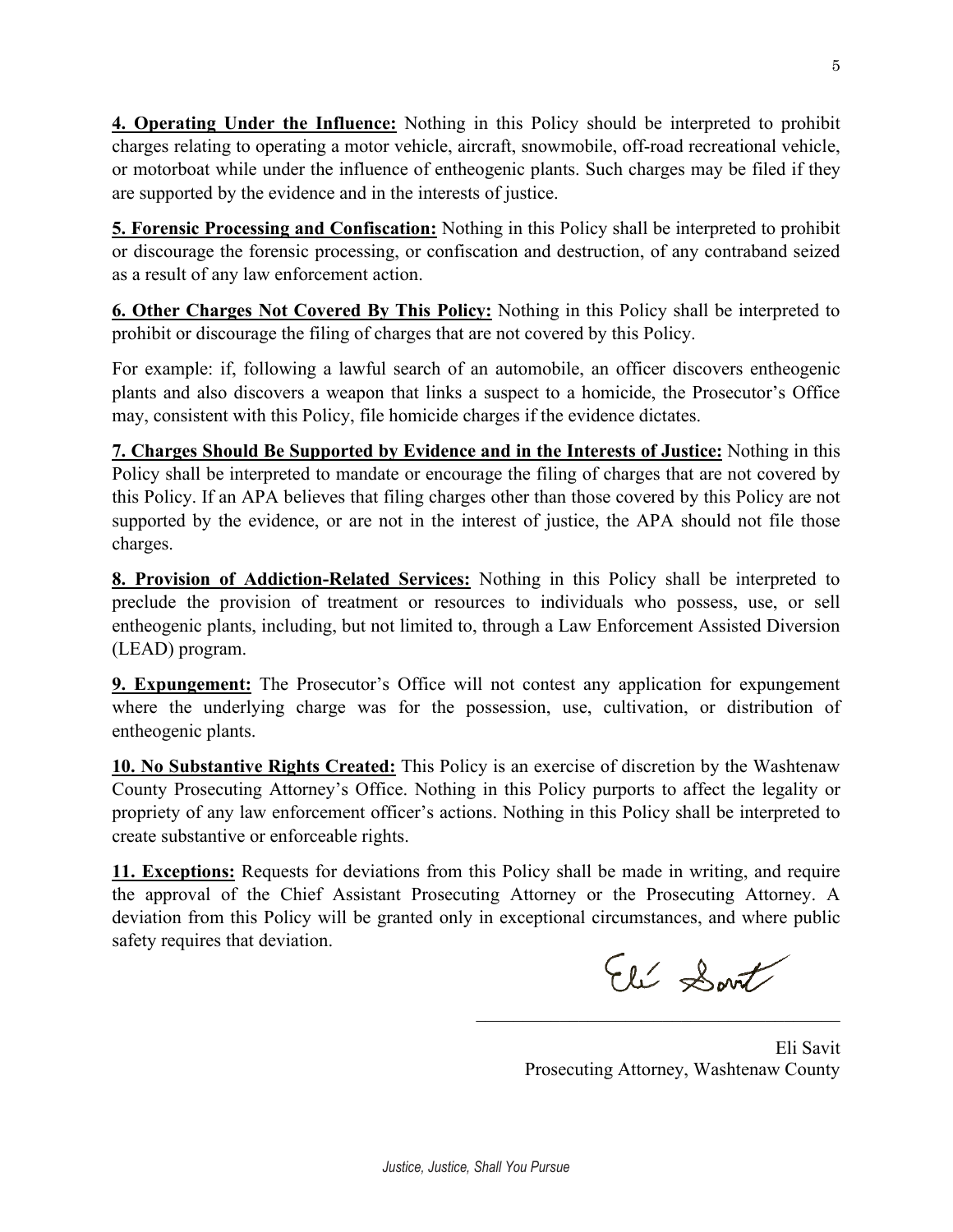January 12, 2021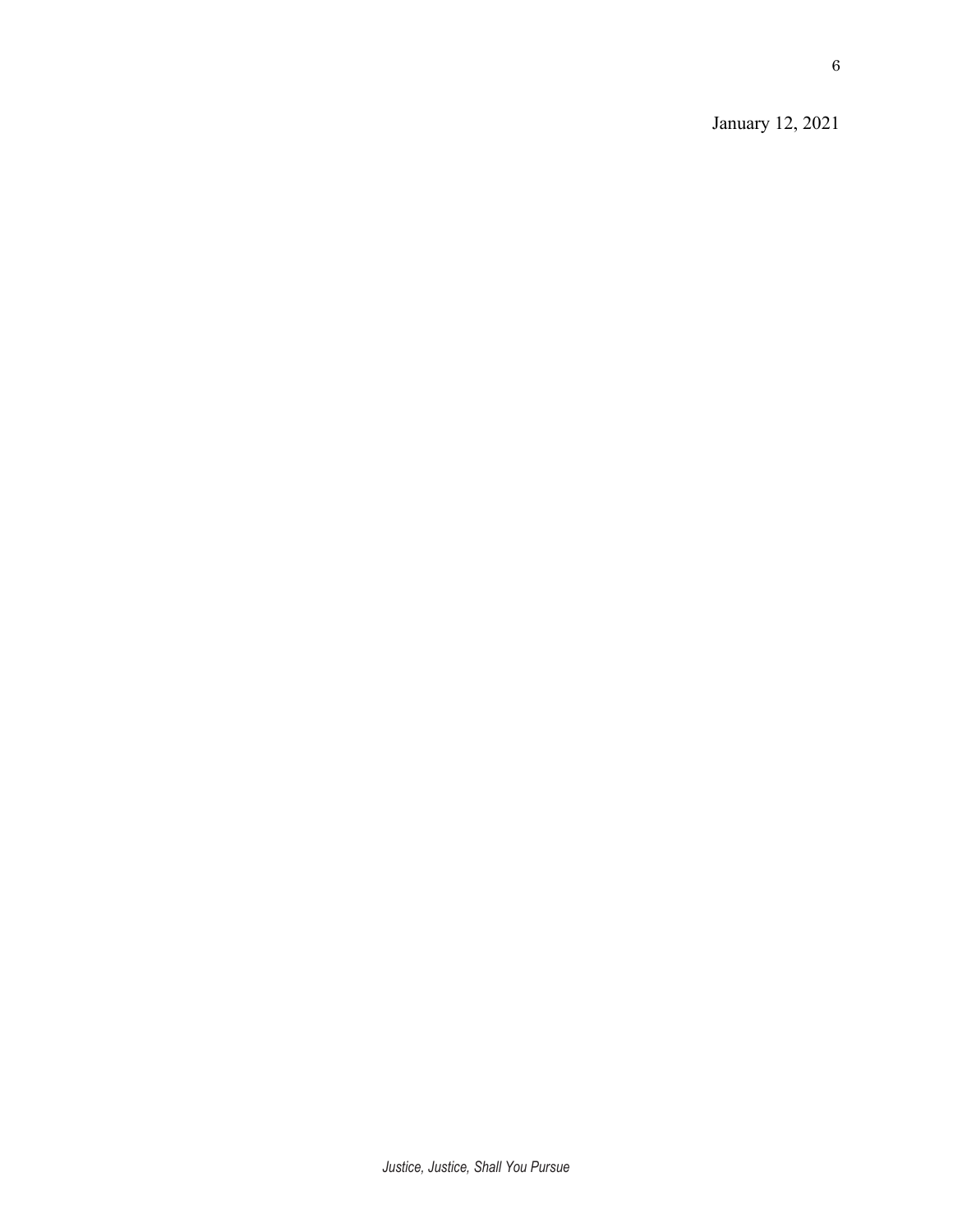### **Acknowledgements**

The Washtenaw County Prosecutor's Office believes in co-created change. The Prosecutor's Office is indebted to the many community leaders and subject-matter experts who provided guidance, input and counsel on this Policy. Those leaders include:

- **Nicole Adelman,** Substance Use Services Director, Community Mental Health Partnership of Southeast Michigan
- **Victoria Burton-Harris**, Chief Assistant Prosecuting Attorney, Washtenaw County
- **Anna Byberg**, Clinical Director, Dawn Farm
- **Sam Damren,** former Assistant Prosecuting Attorney (Wayne County); former Assistant United States Attorney; former member, Dykema Gossett
- **Trische' Duckworth**, Executive Director, Survivors Speak
- Chris Easthope, Former Judge, 15<sup>th</sup> District Court
- **Lisa Gentz,** Program Administrator Millage Initiatives, Washtenaw County Community Mental Health
- **Bob Gillett**, Michigan State Planning Body
- **Lemont Gore**, Street Outreach Coordinator, UNIFIED HIV Health and Beyond
- **Tabitha Harris,** Assistant Public Defender, Washtenaw County Public Defender's **Office**
- **Mike Henry,** Cavanaugh Advisors, LLC
- **Matt Hill**, Program Manager, Center for Health and Research Transformation
- **Valerie Kelley-Bonner,** Founder, Strategies to Overcome Obstacles and Avoid Recidivism (SOOAR)
- **Deborah LaBelle,** Law Offices of Deborah LaBelle
- **Marta Larson,** Education Consultant
- **Marlene Radzik,** Deputy Chief of Police, City of Saline
- **John Reiser,** Senior Assistant City Attorney (City of Ann Arbor), former Assistant Prosecuting Attorney, Washtenaw County
- **Sheba Sethi,** MD, University of Michigan Health System
- **John Shea,** Law Offices of John A. Shea
- **Molly Smith,** Director of Services, Avalon Housing
- **Matt Statman,** Program Manager, Collegiate Recovery Program at the University of Michigan
- **Alex Thomas,** Community Activist, Ypsilanti Township
- **Adreanne Waller,** Senior Analyst, Washtenaw County Health Department
- **Molly Welch-Maraher,** Opioid Policy Specialist, Michigan Department of Health and Human Services
- **Brian Yagi,** University of Michigan School of Medicine

The Washtenaw County Prosecutor's Office is also deeply indebted to the staff, interns, and volunteers that provided research and logistical support towards the creation of these policies. These include:

• **Shruti Lakshmanan,** Transition Manager